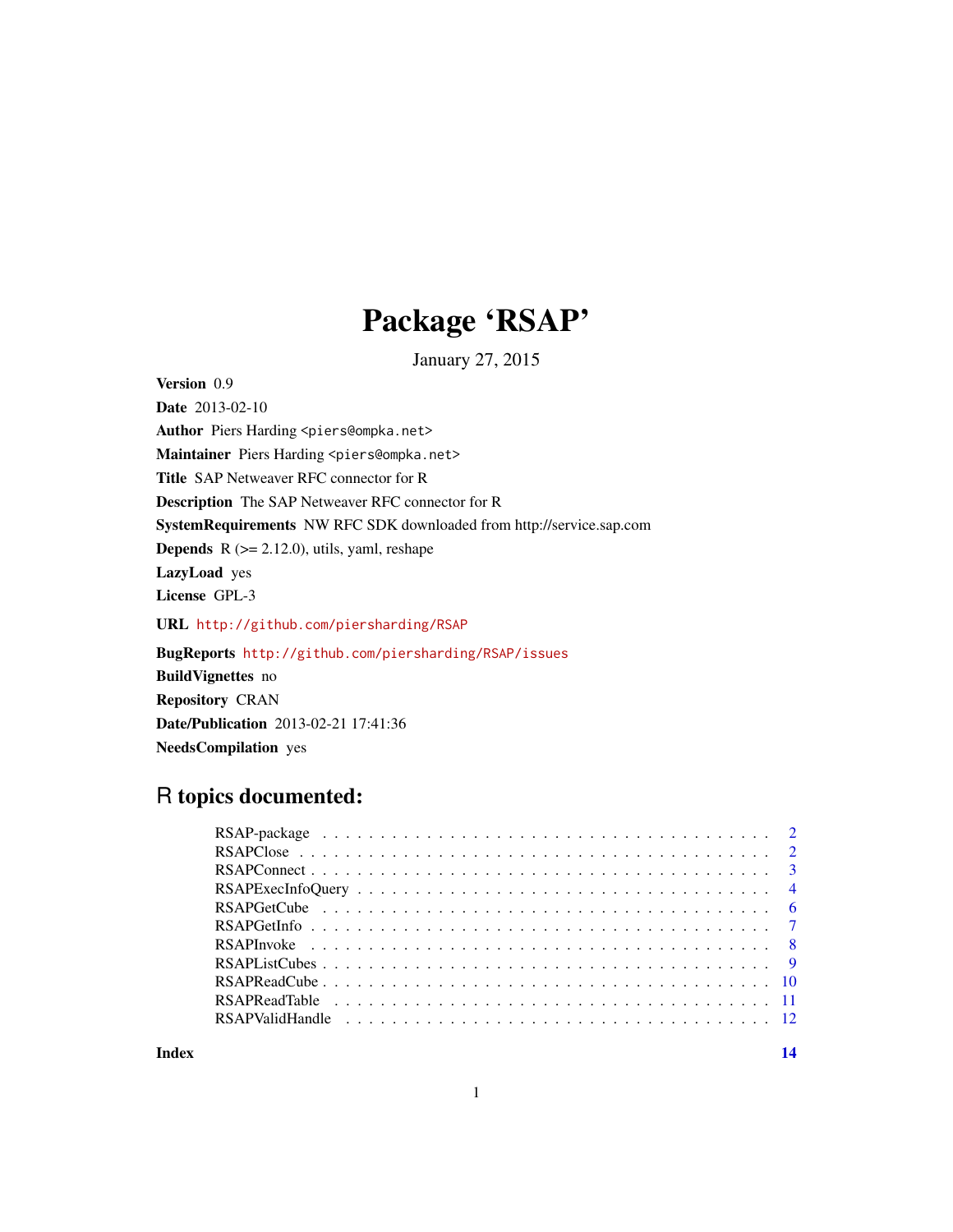<span id="page-1-0"></span>

#### **Description**

Package RSAP implements SAP RFC connectivity for R using the NW RFC SDK

See the package manual for details of installation and use.

The project is hosted at https://github.com/piersharding/RSAP

## Details

Enable the use of SAP RFC connectivity to access SAP data, similar to connecting to a database.

```
con <- RSAPConnect(ashost="nplhost", sysnr="42", client="001", user="developer", passwd="developer",
lang="EN", trace="1", lcheck="1")
```
info = RSAPGetInfo(con) print(info)

parms <- list('BYPASS\_BUFFER' = 'X', 'MAX\_ENTRIES' = 50, 'TABLE\_NAME' = 'T005')

res <- RSAPInvoke(con, "RFC\_GET\_TABLE\_ENTRIES", parms) print(res\$ENTRIES) RSAP-Close(con)

All RFC table results are returned as data.frame.

#### Author(s)

Piers Harding

## See Also

[RSAPConnect](#page-2-1), [RSAPGetInfo](#page-6-1), [RSAPInvoke](#page-7-1), [RSAPReadTable](#page-10-1), [RSAPReadCube](#page-9-1), [RSAPClose](#page-1-1)

<span id="page-1-1"></span>RSAPClose *SAP RFC Close Connections*

#### Description

Close an open connection to an SAP System

#### Usage

```
RSAPClose(con)
```
#### Arguments

con an Open SAP RFC Conneciton handle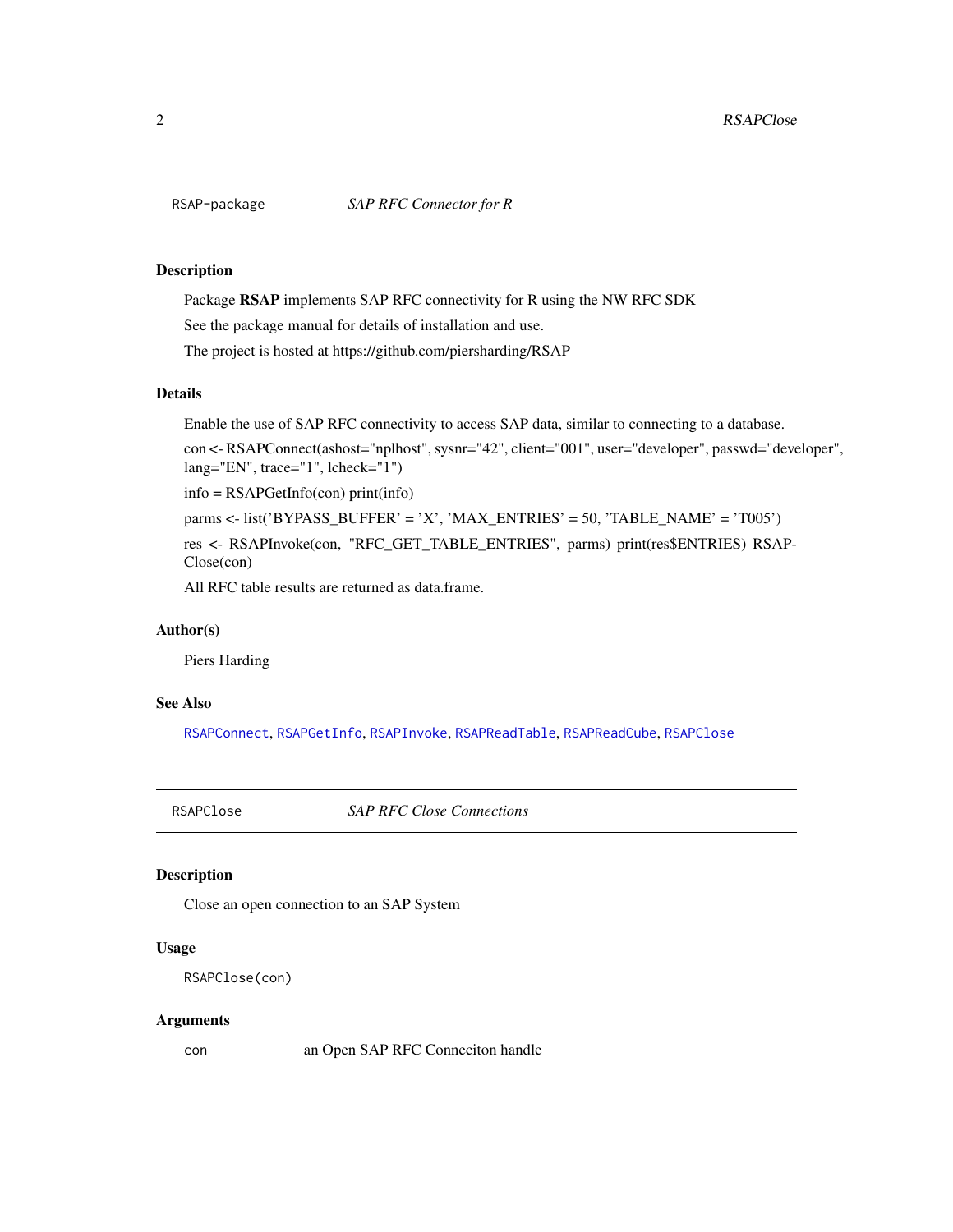## <span id="page-2-0"></span>RSAPConnect 3

## Details

RSAPClose closes an RFC connection to a specified SAP system

## Value

Returns true or false

## Note

Not much to note here.

## Author(s)

Piers Harding

## See Also

[RSAPConnect](#page-2-1), [RSAPGetInfo](#page-6-1), [RSAPInvoke](#page-7-1)

## Examples

## Not run: # Close the connection RSAPClose(con)

## End(Not run)

<span id="page-2-1"></span>RSAPConnect *SAP RFC Open Connections*

## Description

Open connections to an SAP System for RFC calls

## Usage

```
RSAPConnect(...)
```
## Arguments

... all SAP connection parameters for the NW RFC SDK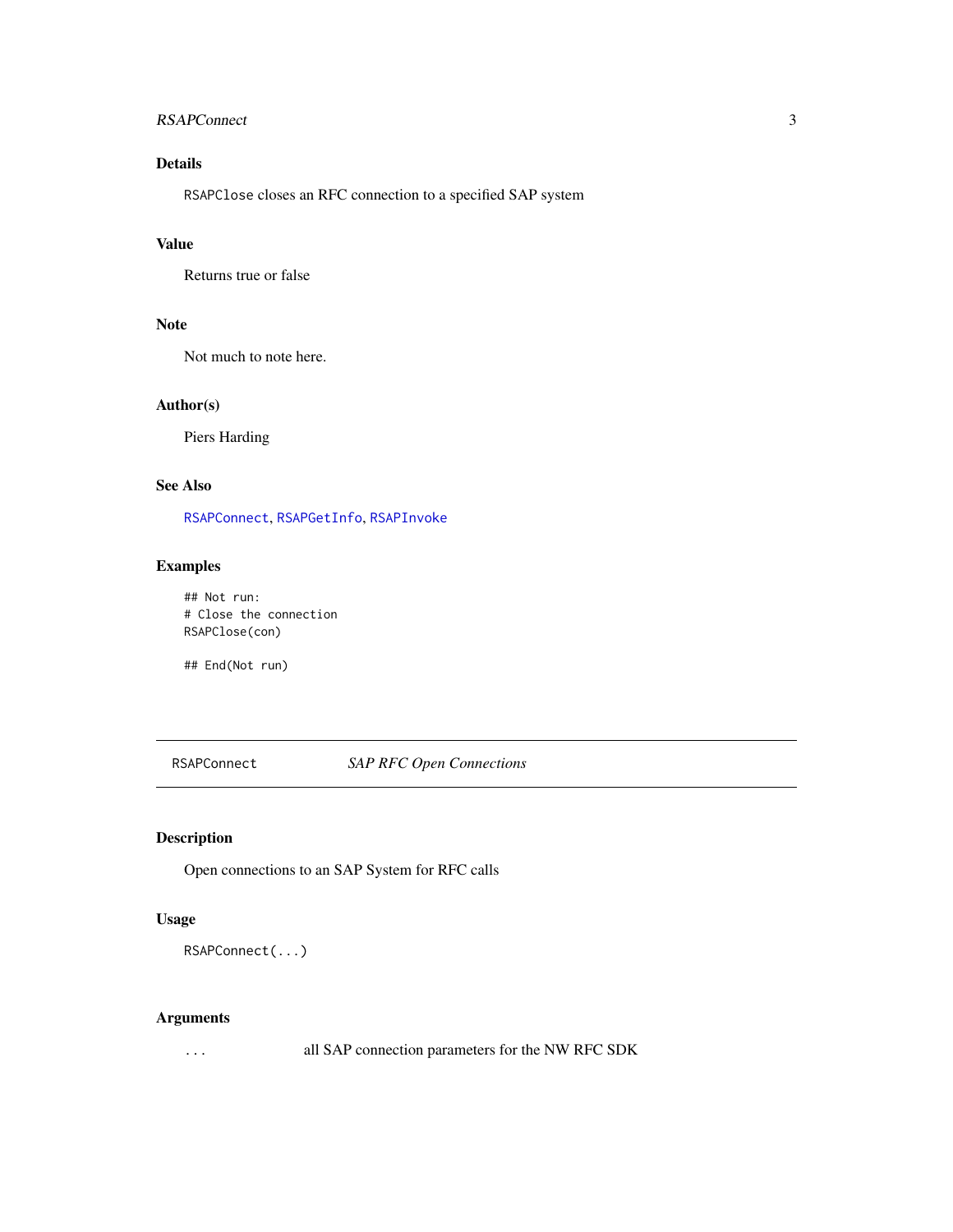#### Details

RSAPConnect establishes an RFC connection to the specified SAP system. There are two styles of passing the connection parameters: - RSAPConnect('sap.yml') where the name of A YAML encoded file containing NW RFC SDK connection parameters is passed in - RSAPConnect (ashost = "sap.host.name", user The individual connection parameters are passed as per the requirements of the NW RFC SDK. These parameters are typically: \* ashost - the host name of SAP or a SAP Router string \* sysnr -The SAP system number - relates to the port or service number \* user - SAP login user that is RFC enabled \* passwd - user password \* lang - login language \* lcheck - login check on connection don't wait until the first call \* trace - activate the NW RFC SDK tracing facility - will produce log files

#### Value

Returns an object that contains the RFC connection object that you can then use to pass to RSAP-Close, RSAPInvoke, and RSAPGetInfo.

### Note

Not much to note here.

#### Author(s)

Piers Harding

#### See Also

[RSAPClose](#page-1-1), [RSAPGetInfo](#page-6-1), [RSAPInvoke](#page-7-1)

#### Examples

```
## Not run:
# full parameter specification
con <- RSAPConnect(ashost="nplhost", sysnr="42", client="001", user="developer", passwd="developer", lang="EN",
# Use a YAML encoded parameter file
con <- RSAPConnect("sap.yml")
## End(Not run)
```
RSAPExecInfoQuery *SAP RFC function calls*

#### Description

Execute a call to an Info Query, and return a data.frame of the results

#### Usage

RSAPExecInfoQuery(con, infoprovider, infoquery)

<span id="page-3-0"></span>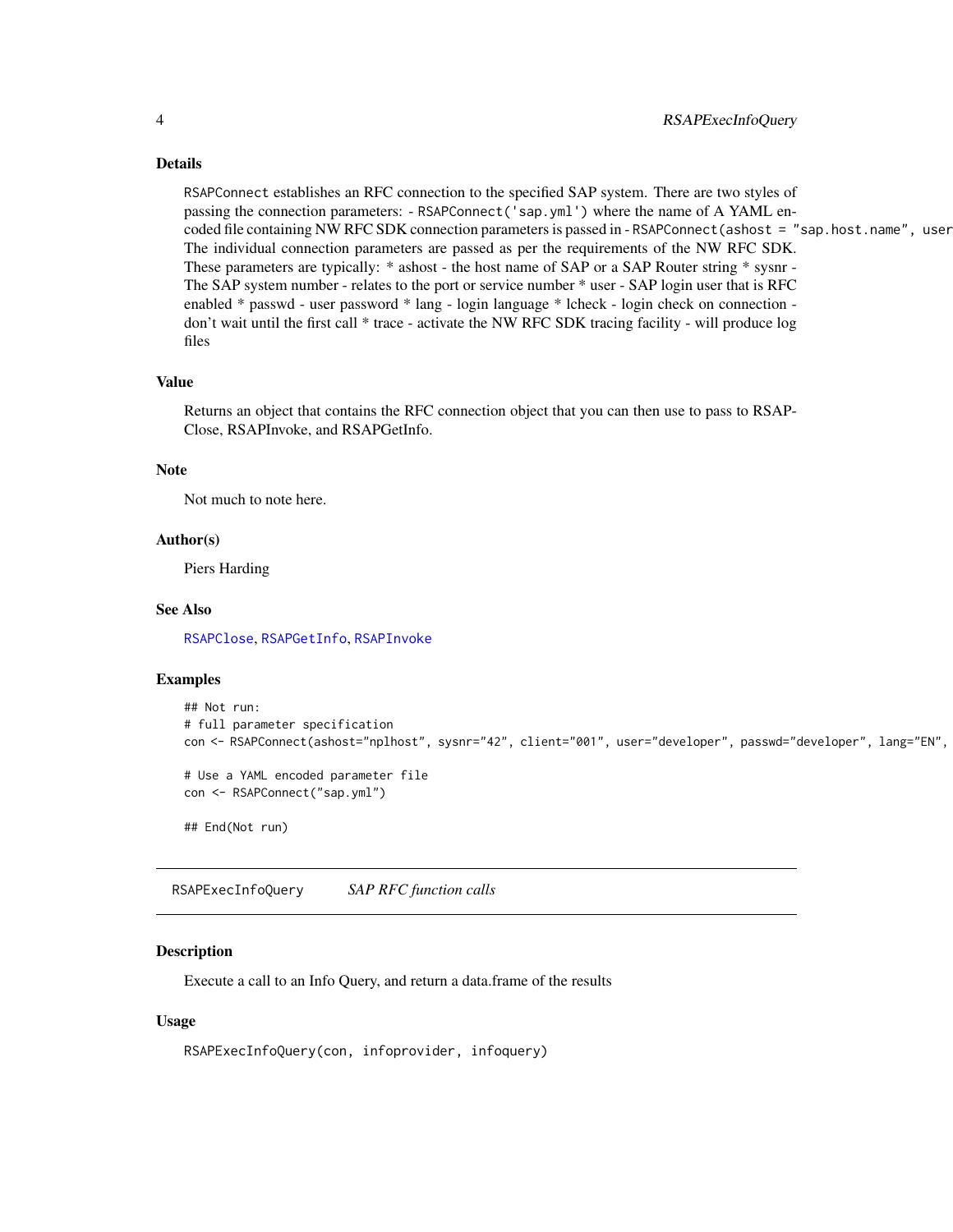## <span id="page-4-0"></span>RSAPExecInfoQuery 5

## Arguments

| con          | an Open SAP RFC Connection handle             |
|--------------|-----------------------------------------------|
| infoprovider | The technical name of an inforpovider to read |
| infoquery    | The technical name of an information to read  |

## Details

```
con <- RSAPConnect(ashost="nplhost", sysnr="42",
                    client="001", user="developer",
                    passwd="developer", lang="EN",
                    trace="1", lcheck="1")
res <- RSAPExecInfoQuery(con, "0D_NW_M01", "0D_FC_NW_M01_Q0002")
print(res)
RSAPClose(con)
```
## Value

Returns a data.frame of the info query results

#### Note

Use transaction RSRT in SAP to find info providers, and queries.

#### Author(s)

Piers Harding

#### See Also

[RSAPConnect](#page-2-1), [RSAPGetInfo](#page-6-1), [RSAPInvoke](#page-7-1), [RSAPReadTable](#page-10-1), [RSAPClose](#page-1-1)

## Examples

```
## Not run:
# read the NW demo data info cube
 res <- RSAPExecInfoQuery(con, "0D_NW_T01", "20120716",chars=list("0D_NW_SORG", "0D_NW_PROD"), kfigures=list("6
```
## End(Not run)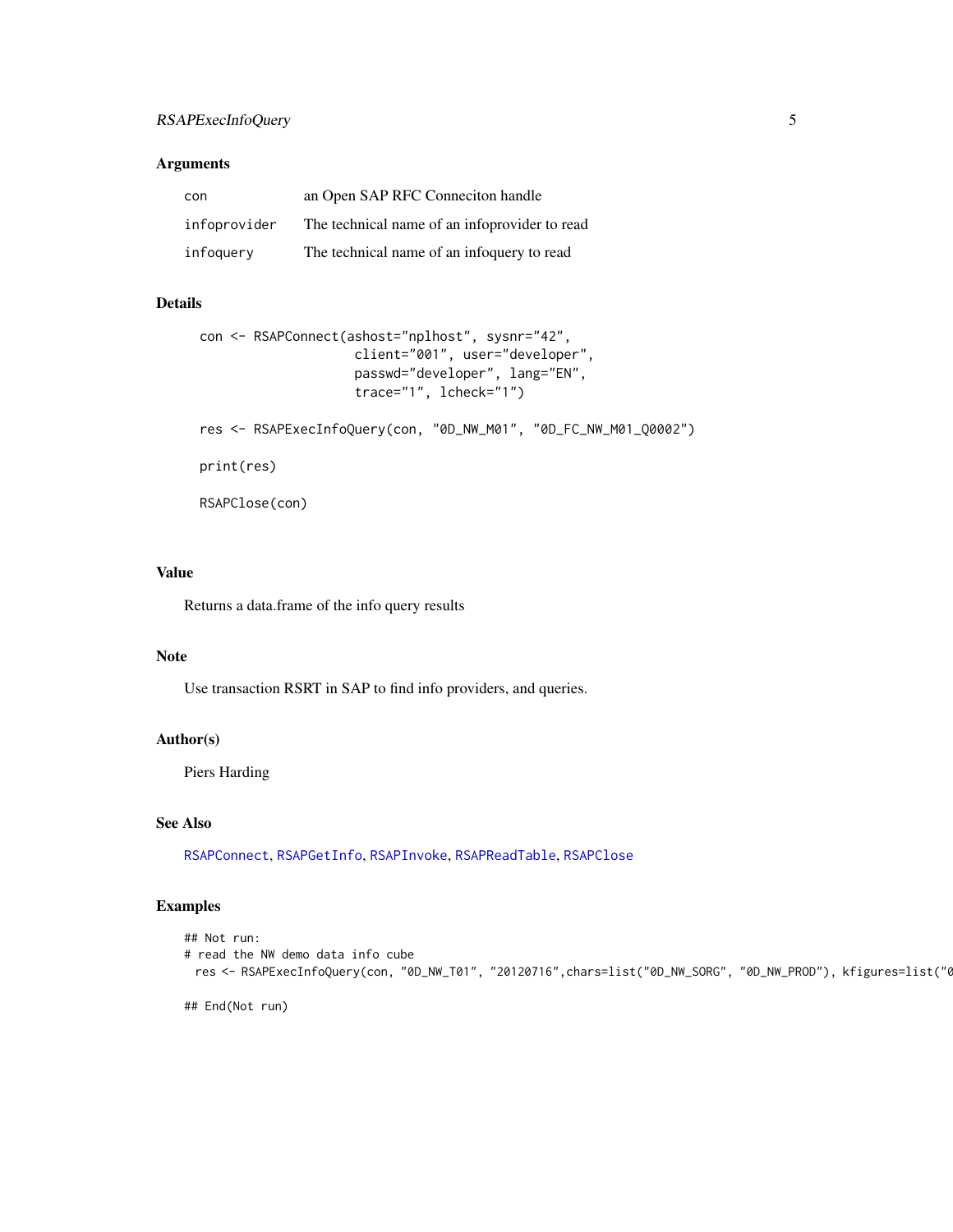<span id="page-5-0"></span>

## Description

Open connections to an SAP System for RFC calls

## Usage

RSAPGetCube(con, cube)

## Arguments

| con  | an Open SAP RFC Connection handle         |
|------|-------------------------------------------|
| cube | The technical name of an infocube to read |

## Details

```
con <- RSAPConnect(ashost="nplhost", sysnr="42",
                    client="001", user="developer",
                    passwd="developer", lang="EN",
                    trace="1", lcheck="1")
```
res <- RSAPGetCube(con, "0D\_NW\_T01") print(res) RSAPClose(con)

#### Value

Returns a data.frame of the info cube structure information

## Note

You can run the RSAPListCubes(con) to get a list of cubes to query.

## Author(s)

Piers Harding

## See Also

[RSAPConnect](#page-2-1), [RSAPGetInfo](#page-6-1), [RSAPInvoke](#page-7-1), [RSAPReadTable](#page-10-1), [RSAPClose](#page-1-1)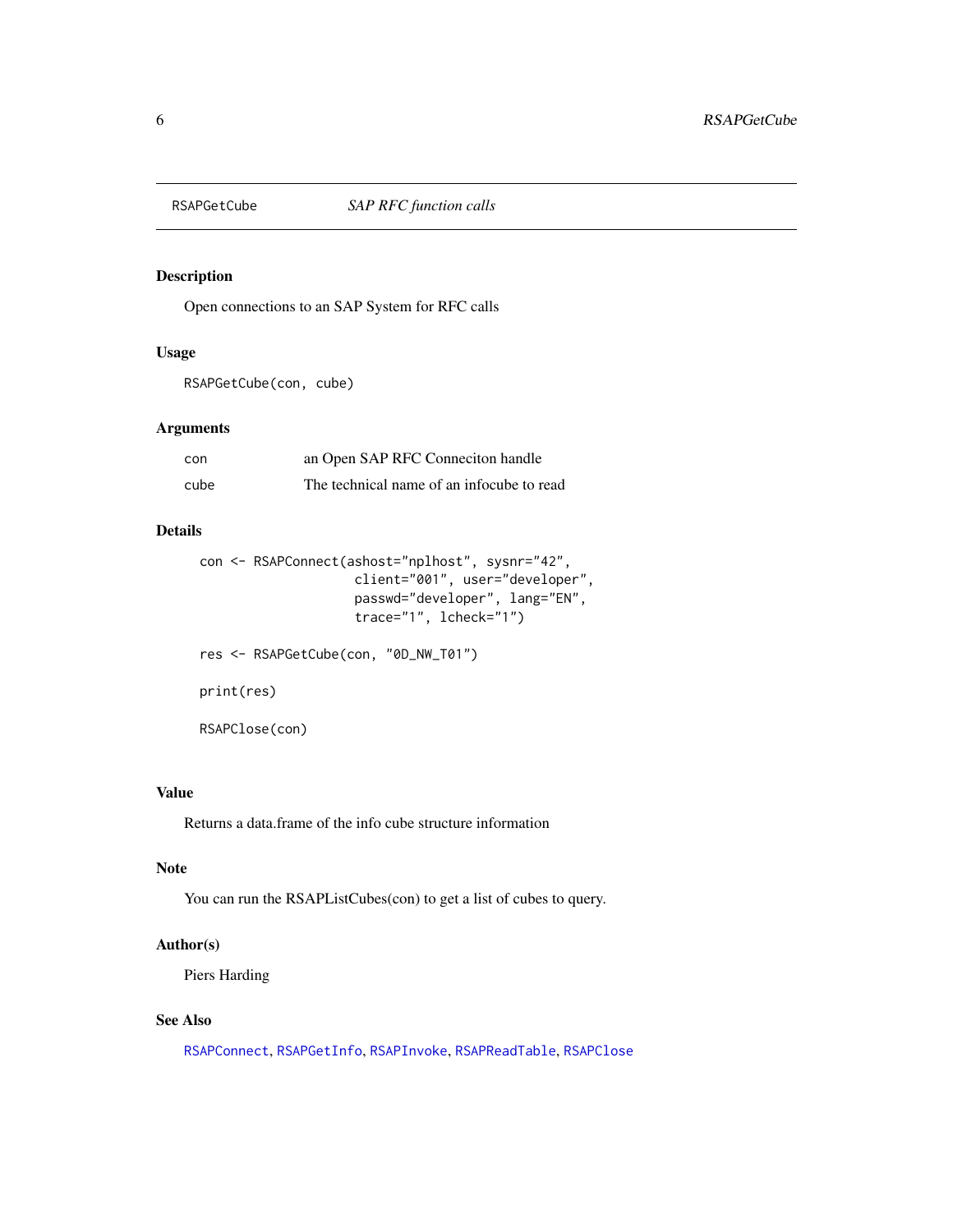## <span id="page-6-0"></span>RSAPGetInfo 7

## Examples

```
## Not run:
# read the NW demo data info cube
  res <- RSAPGetCube(con, "0D_NW_T01")
```
## End(Not run)

<span id="page-6-1"></span>RSAPGetInfo *SAP RFC get connection details regarding partner SAP system*

## Description

get connection details regarding partner SAP system

## Usage

RSAPGetInfo(con)

## Arguments

con an Open SAP RFC Conneciton handle

#### Details

RSAPGetInfo get connection details regarding partner SAP system

## Value

Returns a named list of details about the connection

## Note

Not much to note here.

## Author(s)

Piers Harding

## See Also

[RSAPConnect](#page-2-1), [RSAPClose](#page-1-1), [RSAPInvoke](#page-7-1)

## Examples

```
## Not run:
# Close the connection
info <- RSAPGetInfo(con)
print(info)
```
## End(Not run)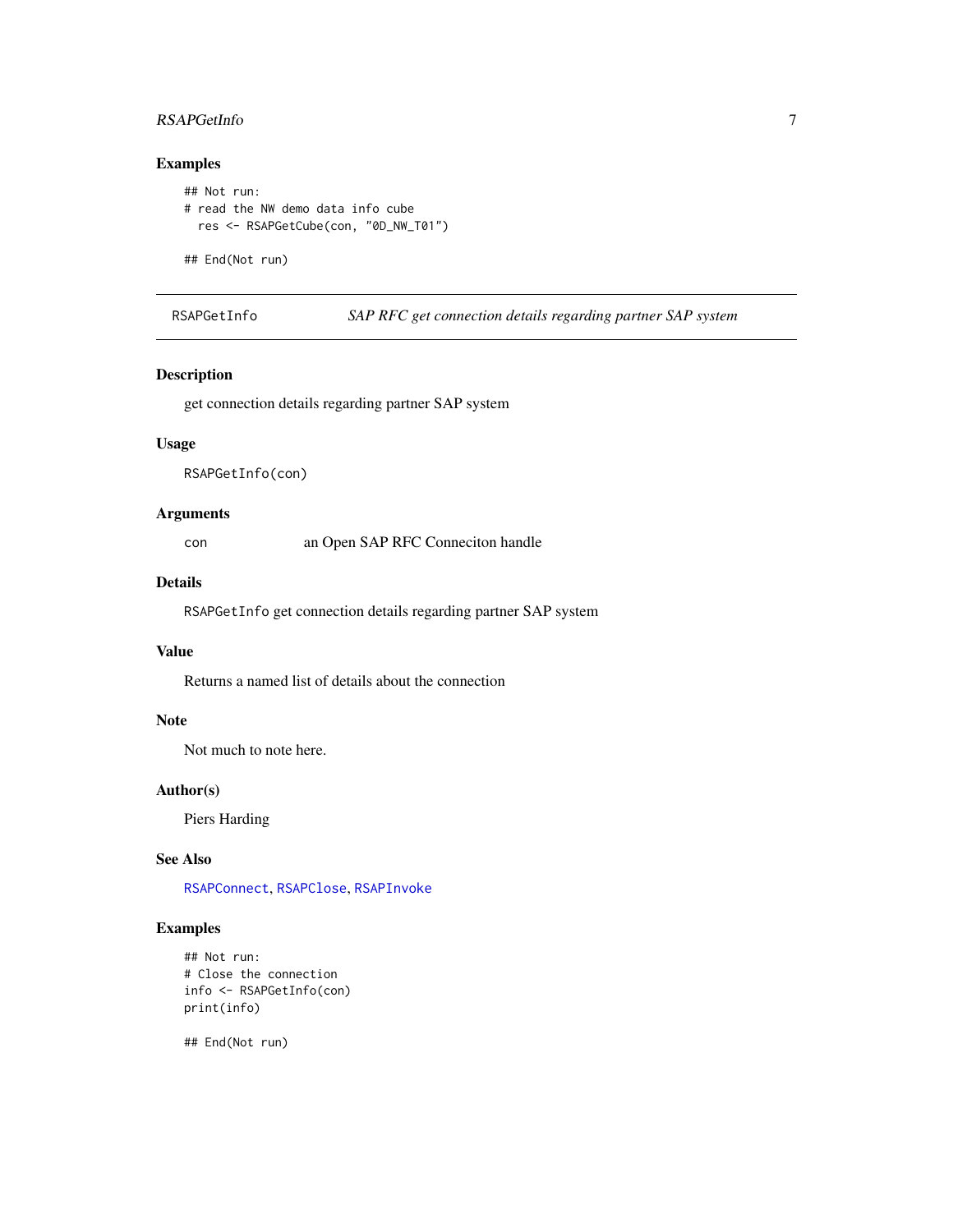<span id="page-7-1"></span><span id="page-7-0"></span>

## Description

Open connections to an SAP System for RFC calls

#### Usage

RSAPInvoke(con, func, parms)

#### Arguments

| con   | an Open SAP RFC Connection handle                         |
|-------|-----------------------------------------------------------|
| func  | The name of the SAP RFC function to call                  |
| parms | a named list of parameters to pass into the function call |

#### Details

con <- RSAPConnect(ashost="nplhost", sysnr="42", client="001", user="developer", passwd="developer", lang="EN", trace="1", lcheck="1")

info = RSAPGetInfo(con) print(info)

parms <- list('BYPASS\_BUFFER' = 'X', 'MAX\_ENTRIES' = 50, 'TABLE\_NAME' = 'T005')

res <- RSAPInvoke(con, "RFC\_GET\_TABLE\_ENTRIES", parms) print(res\$ENTRIES) RSAP-Close(con)

## Value

Returns true or false

## Note

Not much to note here.

#### Author(s)

Piers Harding

## See Also

[RSAPConnect](#page-2-1), [RSAPGetInfo](#page-6-1), [RSAPClose](#page-1-1)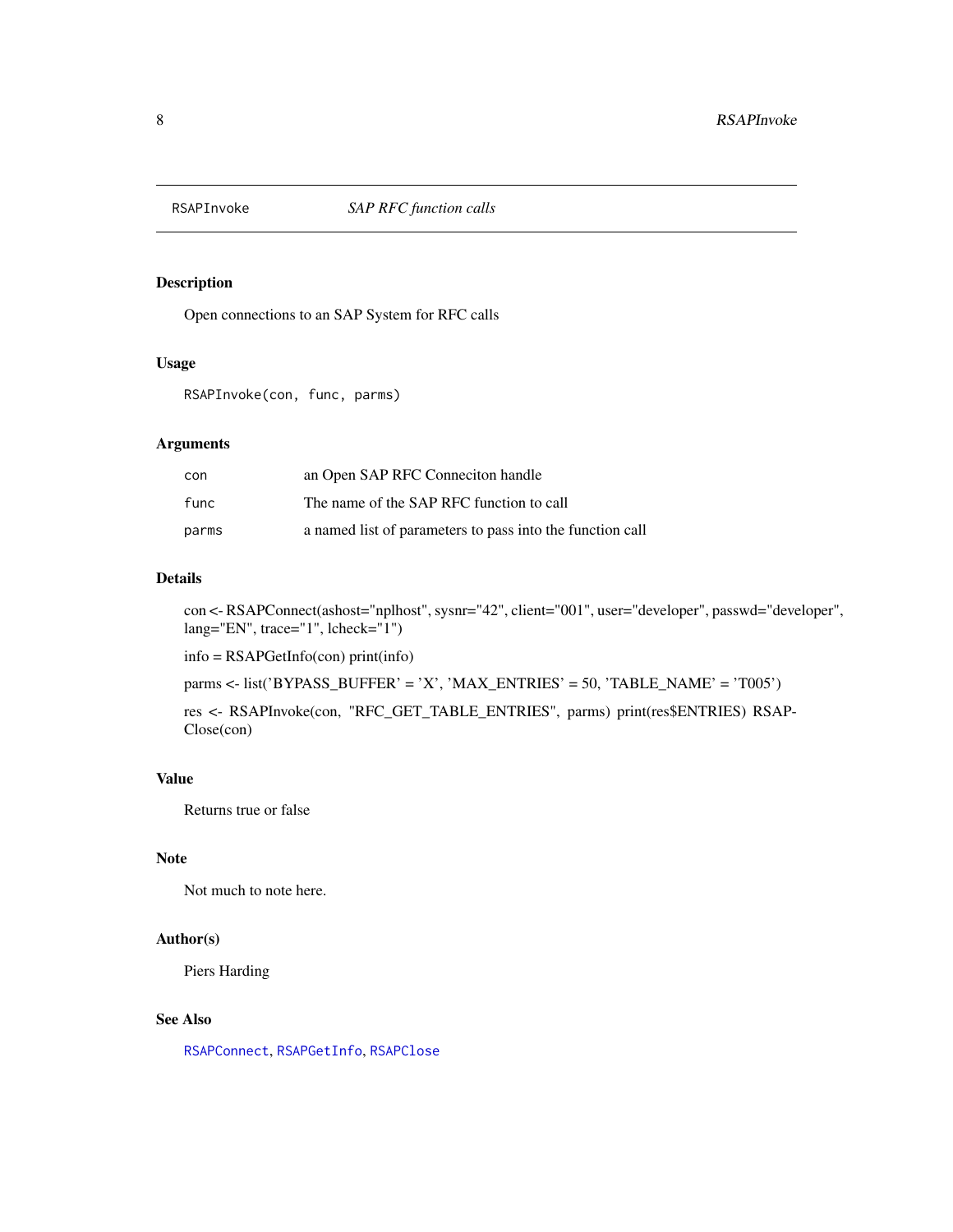## <span id="page-8-0"></span>RSAPListCubes 9

## Examples

## Not run: # Close the connection RSAPInvoke(con, "RFC\_FUNCTION\_NAME", parms)

## End(Not run)

RSAPListCubes *SAP RFC function calls*

## Description

List the available BI Cubes from a connected SAP system

#### Usage

RSAPListCubes(con)

## Arguments

con an Open SAP RFC Connection handle

#### Details

```
con <- RSAPConnect(ashost="nplhost", sysnr="42",
                    client="001", user="developer",
                    passwd="developer", lang="EN",
                    trace="1", lcheck="1")
```
res <- RSAPListCubes(con)

RSAPClose(con)

#### Value

Returns a data.frame of the cube list query

## Note

For each cube you can then run RSAPGetCube(con, '<cube name>') to get the details of the cube layout.

#### Author(s)

Piers Harding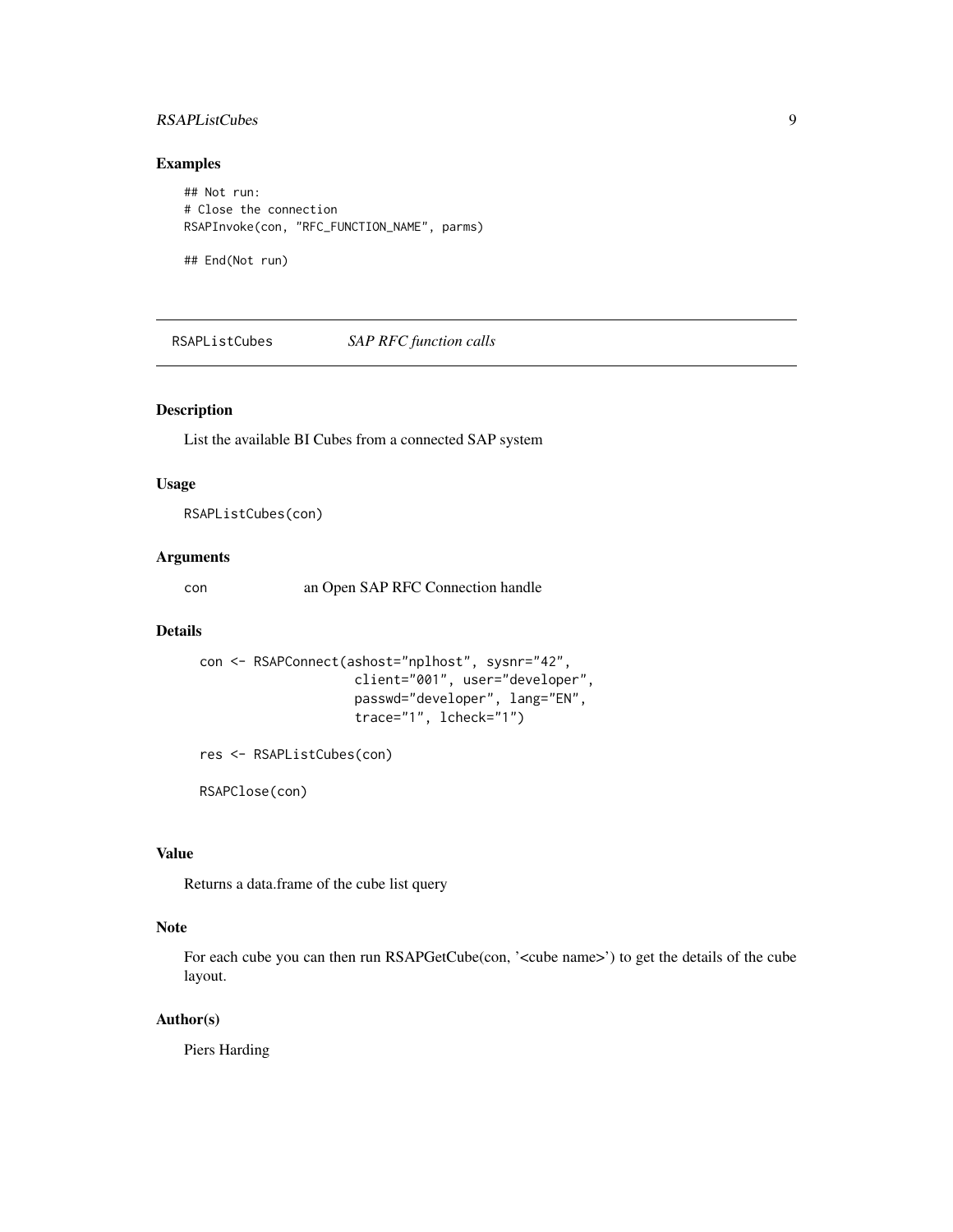## See Also

[RSAPConnect](#page-2-1), [RSAPGetInfo](#page-6-1), [RSAPInvoke](#page-7-1), [RSAPReadTable](#page-10-1), [RSAPClose](#page-1-1)

#### Examples

```
## Not run:
# read the NW demo data info cube
 res <- RSAPListCubes(con)
```
## End(Not run)

<span id="page-9-1"></span>RSAPReadCube *SAP RFC function calls*

#### Description

Open connections to an SAP System for RFC calls

## Usage

RSAPReadCube(con, cube, ref\_date, chars=list(), kfigures=list(), options=list())

## Arguments

| con      | an Open SAP RFC Connection handle                                                                                                   |
|----------|-------------------------------------------------------------------------------------------------------------------------------------|
| cube     | The technical name of an infocube to read                                                                                           |
| ref_date | The reference date for data selction from the infocube                                                                              |
| chars    | list of characteristic technical names that you want in the result set                                                              |
| kfigures | A list of key figure technical names that you want in the result set                                                                |
| options  | A list of options and their selection criteria based on the technical names of<br>attributes with a syntax like ABAP SELECT-OPTIONS |

#### Details

```
con <- RSAPConnect(ashost="nplhost", sysnr="42",
                    client="001", user="developer",
                    passwd="developer", lang="EN",
                     trace="1", lcheck="1")
res <- RSAPReadCube(con, "0D_NW_T01", "20120716",
                           chars=list("0D_NW_SORG", "0D_NW_PROD"),
                           kfigures=list("0D_NW_NETV"),
                     options=list(CHANM=list('0D_NW_SORG'),SIGN=list('I'), COMPOP=list('EQ'), LOW=list('1514')))
# or alias
```
# res <- readCube(con, ...

<span id="page-9-0"></span>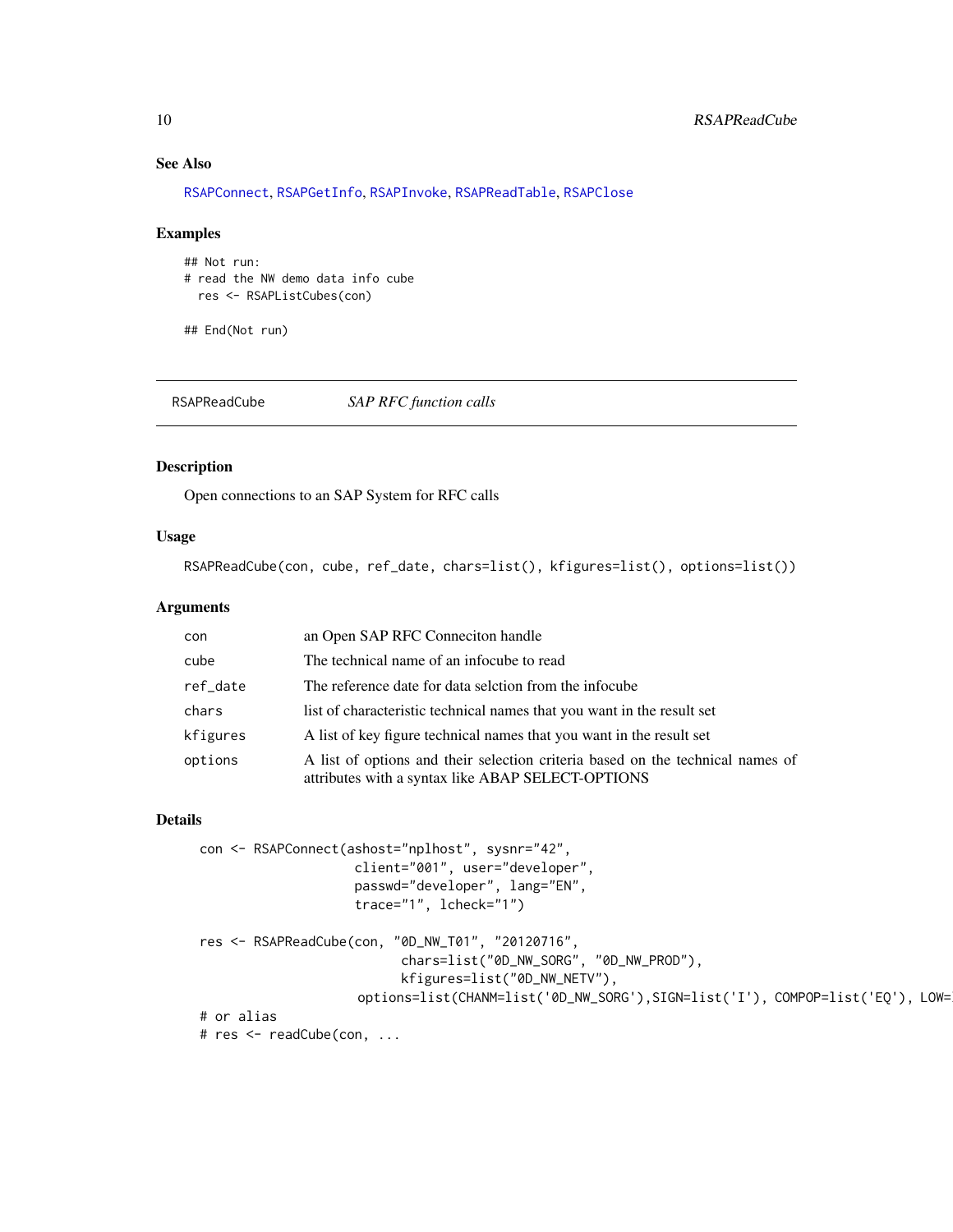<span id="page-10-0"></span>print(res)

RSAPClose(con)

## Value

Returns a data.frame of the info cube query

#### Note

You can run the RSAPListCubes(con) to get a list of cubes to query. For each cube you can then run RSAPGetCube(con, '<cube name>') to get the details of the cube layout.

## Author(s)

Piers Harding

## See Also

[RSAPConnect](#page-2-1), [RSAPGetInfo](#page-6-1), [RSAPInvoke](#page-7-1), [RSAPReadTable](#page-10-1), [RSAPClose](#page-1-1)

## Examples

```
## Not run:
# read the NW demo data info cube
 res <- RSAPReadCube(con, "0D_NW_T01", "20120716",chars=list("0D_NW_SORG", "0D_NW_PROD"), kfigures=list("0D_NW_
```
## End(Not run)

<span id="page-10-1"></span>RSAPReadTable *SAP RFC function calls*

## Description

Open connections to an SAP System for RFC calls

## Usage

```
RSAPReadTable(con, saptable, options=list(), fields=list())
```
## Arguments

| con      | an Open SAP RFC Connection handle                                                    |
|----------|--------------------------------------------------------------------------------------|
| saptable | The Data Dictionary name of a table to read                                          |
| options  | list of string values of SQL WHERE clause statements to apply to the table<br>select |
| fields   | A list of column names that you want returned from the table                         |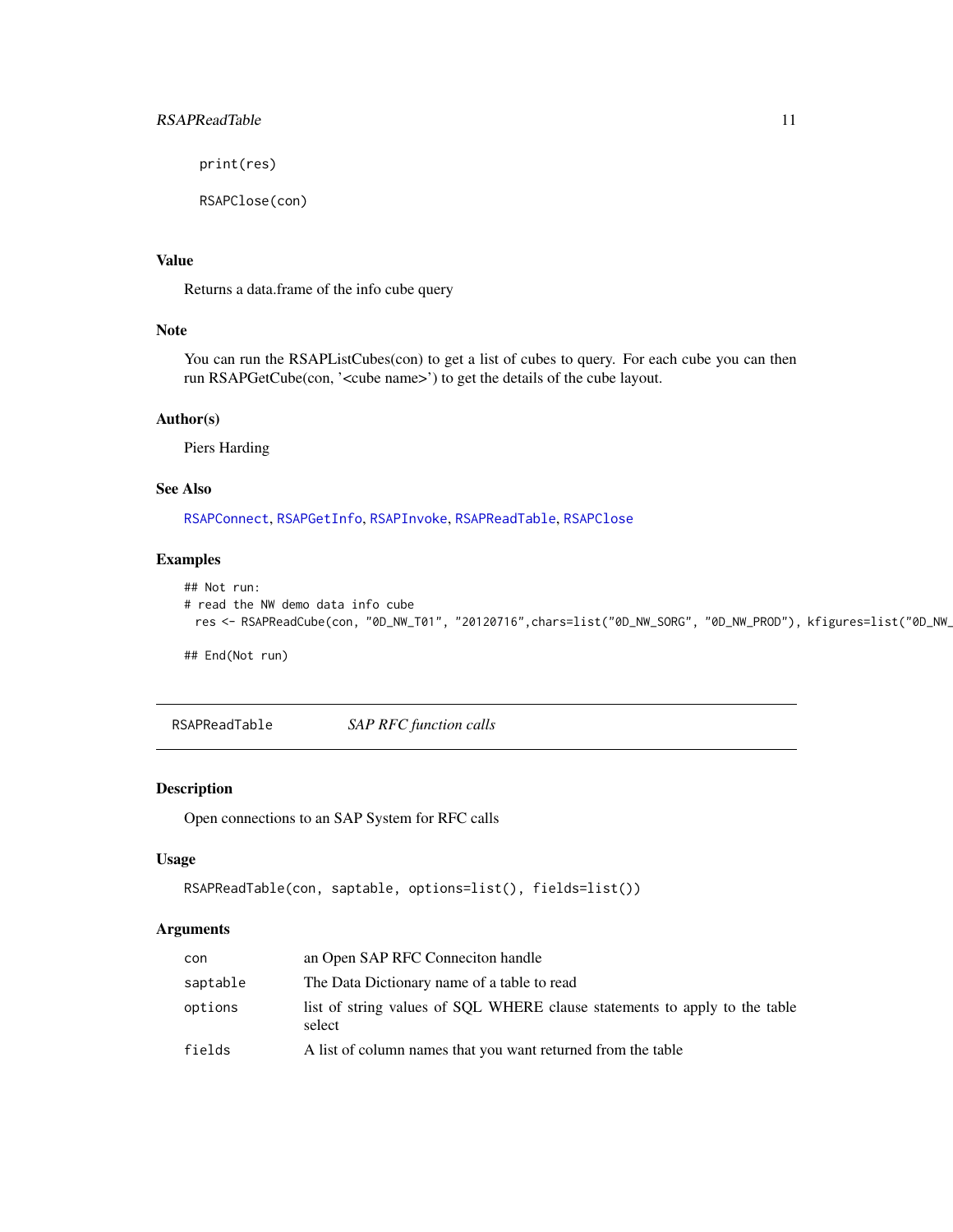## Details

```
con <- RSAPConnect(ashost="nplhost", sysnr="42",
                    client="001", user="developer",
                    passwd="developer", lang="EN",
                    trace="1", lcheck="1")
res <- RSAPReadTable(con, "SFLIGHT2")
# or use alias
# res <- readTable(con, "SFLIGHT2")
print(res)
RSAPClose(con)
```
## Value

Returns a data.frame of the table contents selected

#### Note

Not much to note here.

#### Author(s)

Piers Harding

#### See Also

[RSAPConnect](#page-2-1), [RSAPGetInfo](#page-6-1), [RSAPInvoke](#page-7-1), [RSAPClose](#page-1-1)

## Examples

```
## Not run:
# read the flight data demo table
res <- RSAPReadTable(con, "SFLIGHTS2", options=list("CARRID = 'AA'"), fields=list('CARRID', 'CONNID', 'FLDATE',
## End(Not run)
```
RSAPValidHandle *SAP RFC check valid connection*

## Description

Check a connection handle is valide

#### Usage

RSAPValidHandle(con)

<span id="page-11-0"></span>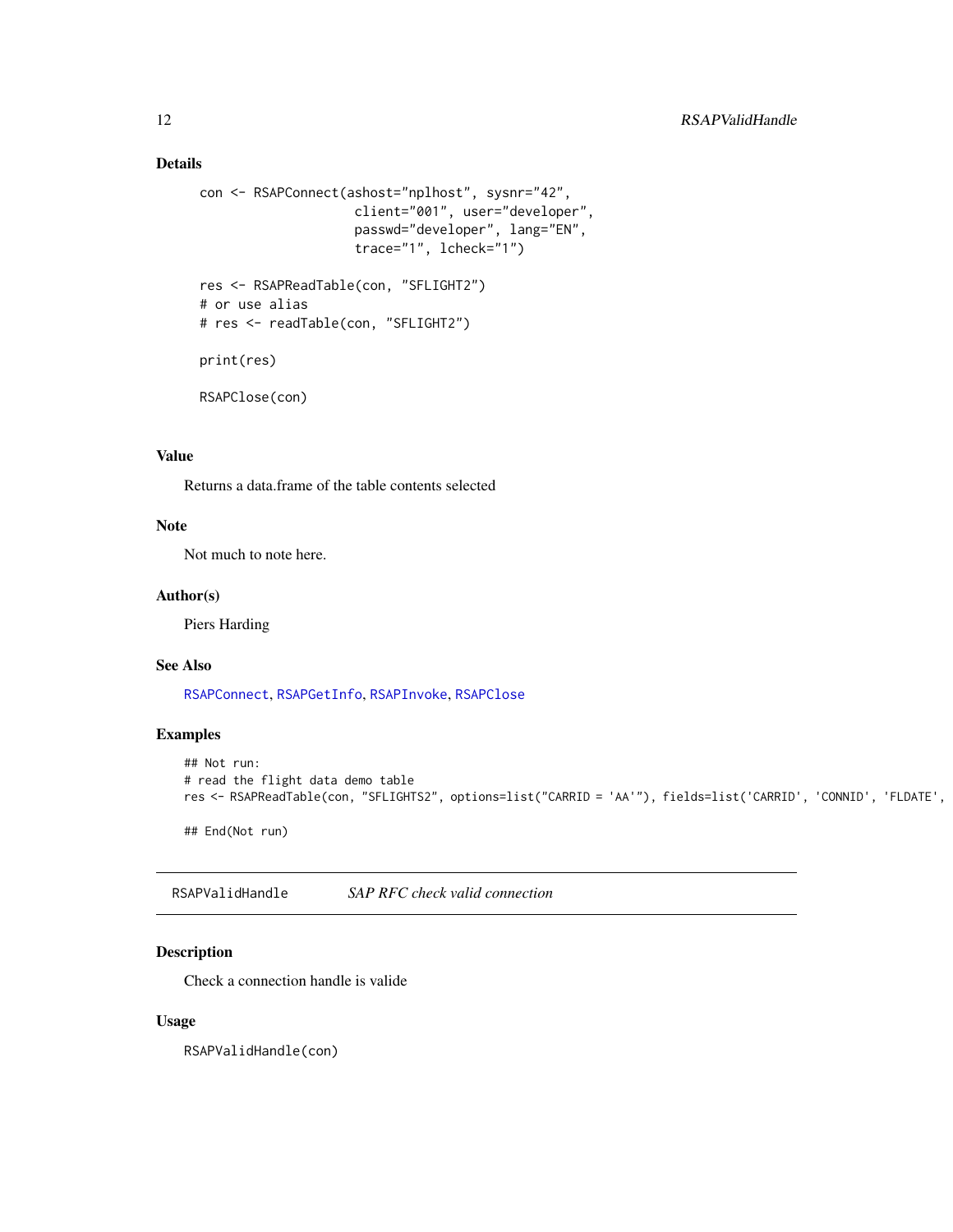## <span id="page-12-0"></span>RSAPValidHandle 13

## Arguments

con an SAP RFC Connection handle

#### Details

RSAPValidHandle check a connection handle to SAP is valid

## Value

Returns true or false

### Note

Not much to note here.

## Author(s)

Piers Harding

## See Also

[RSAPConnect](#page-2-1), [RSAPGetInfo](#page-6-1), [RSAPInvoke](#page-7-1)

## Examples

## Not run: # Close the connection RSAPValidHandle(con)

## End(Not run)